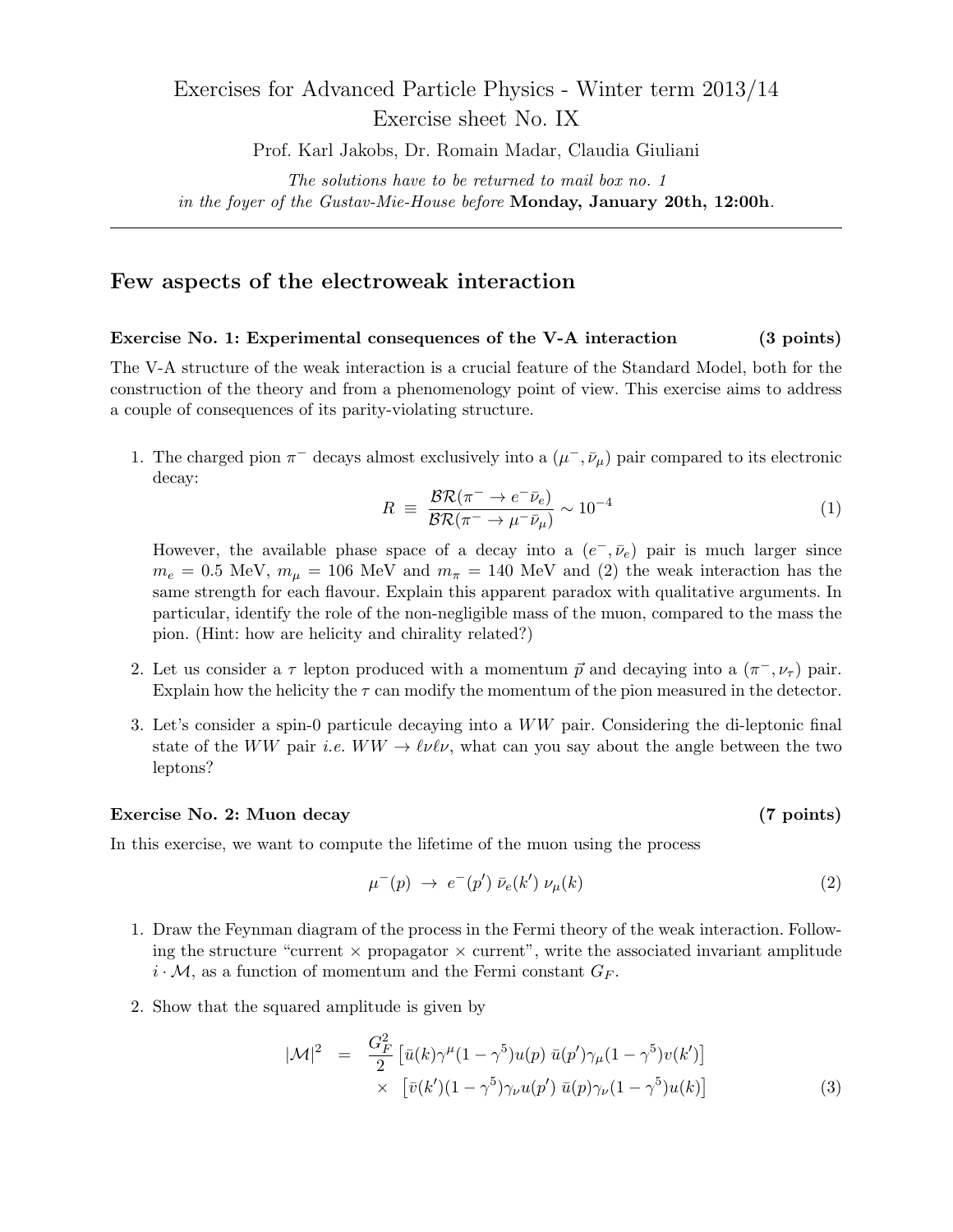3. By averaging over the spin configuration of the intial muon, by summing over the spin configuration of the final particles, and by neglecting the mass of the electron, show that

$$
\overline{|\mathcal{M}|^2} = 64 G_F^2 \left( k \cdot p' \right) \left( k' \cdot p \right) \tag{4}
$$

Hint: we can use the following formula (where  $p \equiv \gamma_\mu p^\mu$ )

Tr 
$$
\left[\gamma^{\mu}(1-\gamma^{5})\rlap{\,/}p_{1}\gamma^{\nu}(1-\gamma^{5})\rlap{\,/}p_{2}\right]
$$
 Tr  $\left[\gamma_{\mu}(1-\gamma^{5})\rlap{\,/}p_{3}\gamma_{\nu}(1-\gamma^{5})\rlap{\,/}p_{4}\right]$  = 256  $(p_{1} \cdot p_{3})(p_{2} \cdot p_{4})$  (5)

4. Considering a muon at rest,  $p = (m_{\mu}, \vec{0})$ , show that

$$
\overline{|\mathcal{M}|^2} = 64 G_F^2 (m_\mu^2 - 2m_\mu E_{\bar{\nu}_e}) m_\mu E_{\bar{\nu}_e}
$$
 (6)

5. The decay rate  $d\Gamma_{\mu}$  by unit of phase space volume is given by the Golden Fermi rule:

$$
d\Gamma_{\mu} = \frac{1}{2m_{\mu}} \overline{|\mathcal{M}|^2} dQ_3 \tag{7}
$$

where  $dQ_3$  is the three-body phase space

$$
dQ_3 = \frac{d\vec{p'}}{(2\pi)^3 2E_e} \frac{d\vec{k'}}{(2\pi)^3 2E_{\bar{\nu}_e}} \frac{d\vec{k}}{(2\pi)^3 2E_{\nu_\mu}} (2\pi)^4 \delta^4(p - p' - k' - k)
$$
 (8)

- Integrate over  $\vec{k}$ .
- We will now integrate over  $\vec{k'}$  in several steps. By using  $|\vec{p}_{\nu}| = E_{\nu}$  for each neutrino, first show that

$$
d\Gamma_{\mu} = \left( \int_{\theta,\phi,E_{\bar{\nu}_e}} \frac{E_{\bar{\nu}_e} \sin \theta dE_{\bar{\nu}_e} d\theta d\phi}{E_{\nu_{\mu}}} \delta(m_{\mu} - E_{\bar{\nu}_e} - E_{\nu_{\mu}} - E_e) \right) \frac{|\mathcal{M}|^2}{8(2\pi)^5 m_{\mu}} \frac{d\vec{p'}}{2E_e} \tag{9}
$$

After having integrated over  $\phi$ , perform an integration variable change

$$
u = \sqrt{E_{\bar{\nu}_e}^2 + E_e^2 + 2E_{\bar{\nu}_e}E_e \cos\theta}
$$
 (10)

and show that

$$
d\Gamma_{\mu} = \left( \int_{|E_{\bar{\nu}_e} - E_e|}^{|E_{\bar{\nu}_e} + E_e|} \delta(m_{\mu} - E_{\bar{\nu}_e} - u - E_e) du \right) \frac{|\overline{\mathcal{M}|^2} dE_{\bar{\nu}_e}}{16(2\pi)^4 m_{\mu}} \frac{d\vec{p'}}{E_e}
$$
(11)

Finally, by analyzing when the  $\delta$  function in equation (11) is not zero, show that

$$
d\Gamma_{\mu} = \left( \int_{\frac{1}{2}m_{\mu}-E_e}^{\frac{1}{2}m_{\mu}} \frac{\overline{|\mathcal{M}|^2}}{16(2\pi)^4 m_{\mu}} dE_{\bar{\nu}_e} \right) \frac{d\vec{p'}}{E_e}
$$
(12)

6. Using equations (6) and (12), show that the decay rate per unit of energy of the emitted electron is

$$
\frac{d\Gamma_{\mu}}{dE_{e}} = \frac{32 G_{F}^{2} m_{\mu}}{(4\pi)^{3}} E_{e}^{2} \left(\frac{m_{\mu}}{2} - \frac{2}{3} E_{e}\right)
$$
\n(13)

Hint: convert the integral over  $\vec{p'}$  into an integral over  $E_e$ . Plot this function and give the most likely energy of the emitted electron.

7. Compute the total lifetime of the muon. Experimental measurements give  $m_{\mu}$  = 105.65 MeV and  $\tau_{\text{life}} = 2.20 \, 10^{-6}$  s.